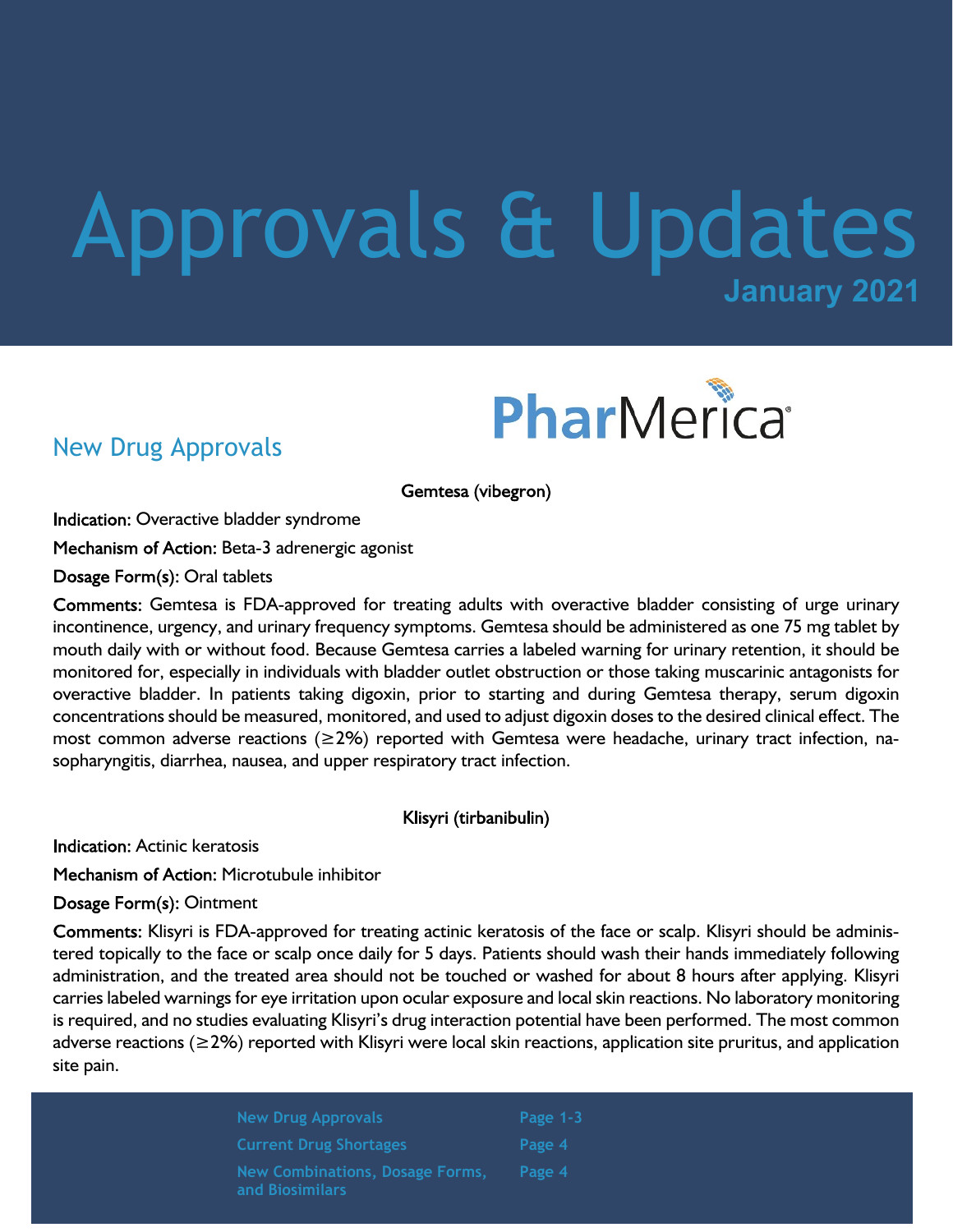## New Drug Approvals, Continued

Margenza (margetuximab-cmkb)

Indication: HER2-positive breast cancer

Mechanism of Action: HER2/neu receptor antagonist

Dosage Form(s): Intravenous injection

Comments: Margenza is FDA-approved, in combination with chemotherapy, for treating metastatic HER2-positive breast cancer in adults who have received ≥2 prior anti-HER2 regimens, at least one having been for metastatic disease. Margenza should be infused intravenously at 15mg/kg over 120 minutes initially, followed by over at least 30 minutes every 3 weeks for all subsequent doses. When Margenza and chemotherapy are required on the same day, Margenza should be administered immediately following chemotherapy. Margenza has a Boxed Warning for left ventricular dysfunction and embryo-fetal toxicity. Therefore, cardiac function should be monitored prior to initiating and during Margenza therapy, and the need for effective contraception should be advised. Margenza carries a labeled warning for infusion-related reactions, so signs and symptoms should be monitored for. Anthracycline-based therapy should be avoided for up to 4 months following completion of Margenza therapy due to the increased risk of cardiac dysfunction. If concomitant administration is necessary, cardiac function needs to be closely monitored. The most common adverse reactions (>10%) reported with Margenza were fatigue/asthenia, nausea, diarrhea, vomiting, constipation, headache, pyrexia, alopecia, abdominal pain, peripheral neuropathy, arthralgia/myalgia, cough, decreased appetite, dyspnea, infusion-related reactions, palmar-plantar erythrodysesthesia, and extremity pain.

#### Orgovyx (relugolix)

Indication: Prostate cancer

Mechanism of Action: Gonadotropin-releasing hormone receptor antagonist

Dosage Form(s): Tablets

Comments: Orgovyx is FDA-approved for treating advanced prostate cancer in adults. Orgovyx should be administered as 360mg by mouth on Day 1, followed by 120mg daily thereafter. It may be administered with or without food but should be taken at around the same time each day. Orgovyx carries labeled warnings for QT/QTc interval prolongation and embryo-fetal toxicity. Serum prostate specific antigen (PSA) levels should be monitored periodically to ensure Orgovyx's efficacy. Concomitant administration of Orgovyx with P-glycoprotein inhibitors or combined P-glycoprotein and strong CYP3A inducers should be avoided. However, if concomitant administration with P-glycoprotein inhibitors is necessary, Orgovyx should be administered first and separately administered by at least 6 hours. If concomitant administration with combined P-glycoprotein and strong CYP3A inducers is necessary, Orgovyx should be increased to 240mg once daily. The most common adverse reactions ( $\geq$ 10%) and laboratory abnormalities (≥15%) reported with Orgovyx were hot flush, increased glucose, increased triglycerides, musculoskeletal pain, decreased hemoglobin, increased alanine aminotransferase (ALT), fatigue, increased aspartate aminotransferase (AST), constipation, and diarrhea.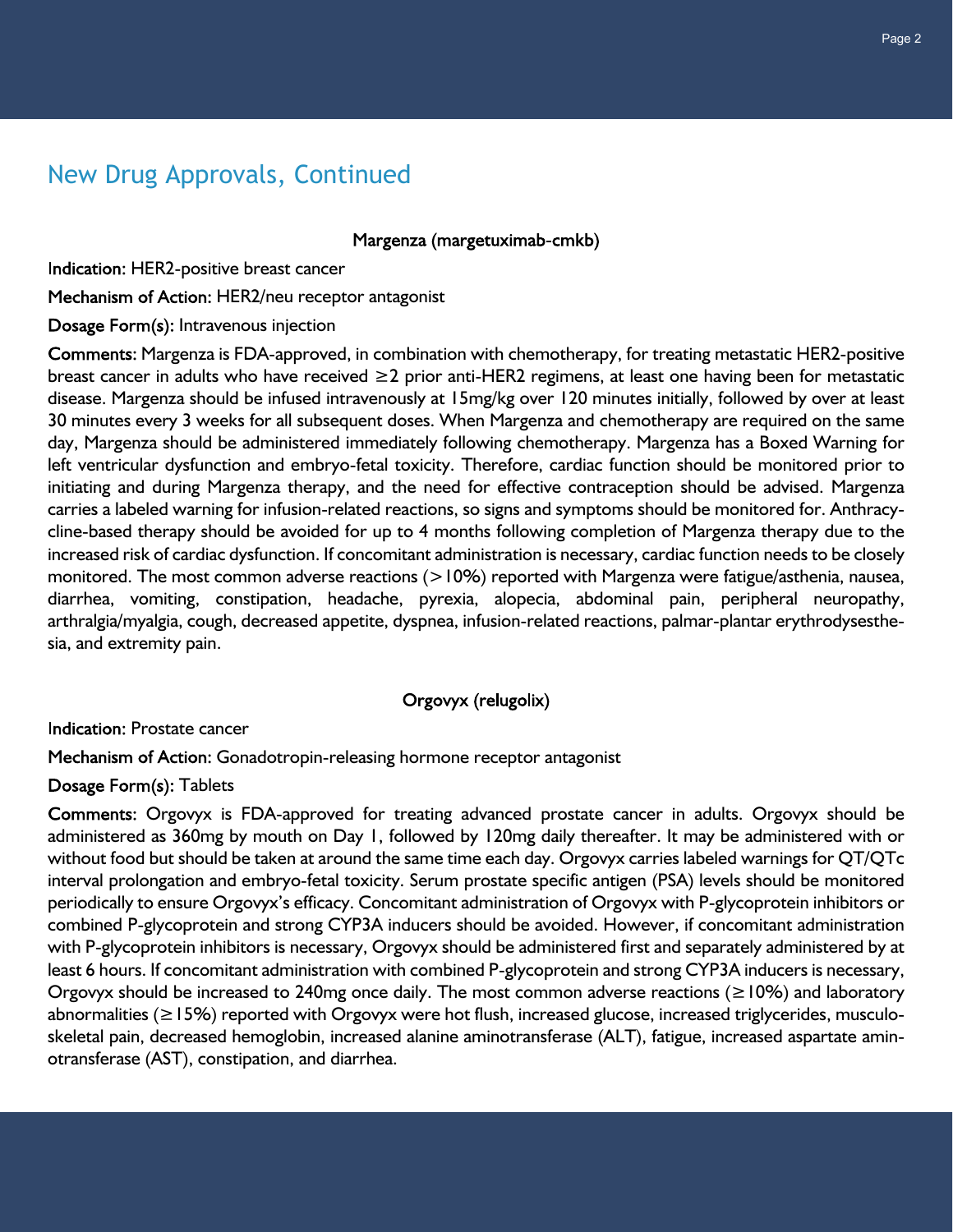## New Drug Approvals, Continued

Orladeyo (berotralstat)

Indication: Hereditary angioedema

Mechanism of Action: Plasma kallikrein inhibitor

Dosage Form(s): Capsules

Comments: Orladeyo is FDA-approved to prevent hereditary angioedema attacks in adults and children  $\geq$  12 years. Orladeyo should be taken as 150mg by mouth daily with food. Orladeyo carries a labeled warning for increased QT prolongation. While no laboratory monitoring is required, Orladeyo has the potential to interact with P-glycoprotein or BCRP inhibitors, P-glycoprotein inducers, and CYP2D6, CYP3A4, or P-glycoprotein substrates. Therefore, the Orladeyo dose should be reduced to 110mg if administered concomitantly with P-glycoprotein or BCRP inhibitors, concomitant administration with P-glycoprotein inducers should be avoided, and narrow therapeutic index drugs primarily metabolized by CYP2D6, CYP3A4, or that are P-glycoprotein substrates should be closely monitored or dose adjusted. The most common adverse reactions ( $\geq$ 10%) reported with Orladeyo were abdominal pain, vomiting, diarrhea, back pain, and gastroesophageal reflux disease.